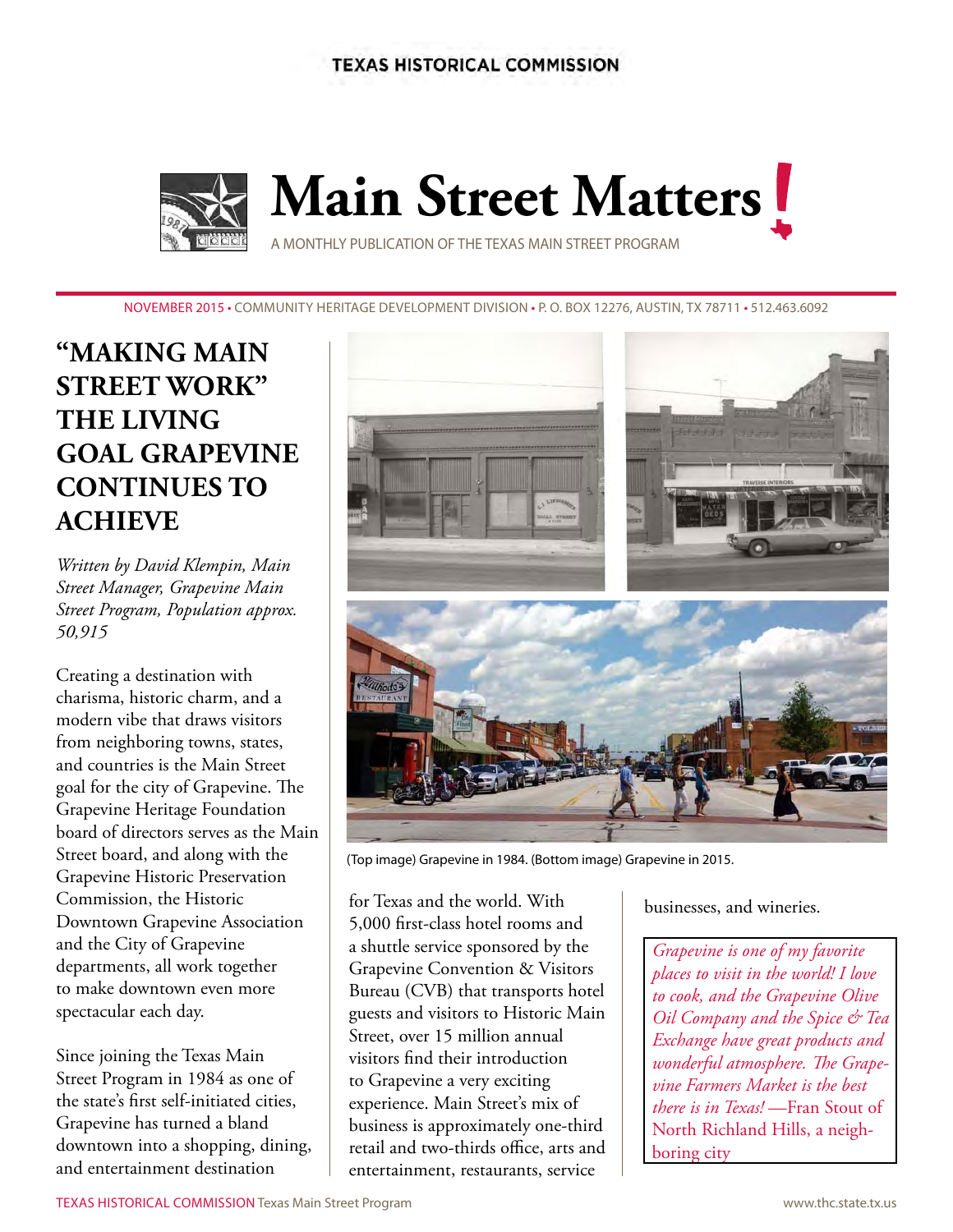Because of its emphasis on festivals and events which promote all the city has to offer, in 2012 Grapevine was named a "World Festival & Event City" by the International Festivals & Events Association (IFEA). This is an extremely high achievement and one that was carefully and strategically grown for over 25 years. Today, Grapevine's Main Street bustles with 17 festivals and events each year.

Public art has proven to be a great way to share Grapevine history. Bronze sculptures and interpretive markers are strategically placed along Main Street to engage visitors, citizens, and children on school tours. *Grapevine Today* magazine, published each year by the Grapevine CVB, puts current information at the visitors' fingertips; if visitors don't want to read this, they can ask the employees in the shops on Main Street for information about activities and events. For the past 13 years, the Grapevine CVB has offered "Destination Grapevine" classes to educate employees who are on the tourism frontline each day in all types of local businesses. "Destination Grapevine" also teaches the importance of creating positive visitor experiences. Over 2,000 employees from various businesses have participated in the classes, creating a corps of informed Grapevine tourism professionals who have personal knowledge and a handy manual for answering all types of visitor questions.

During the 31 years that Grapevine has been in the Texas Main Street Program, over 500 new jobs have been created and nearly 100 new businesses started on Main Street. Grapevine's total employment tops 49,000 with over 28,000 hospitality employees included in the number.



(Top image) Grapevine's Main Street bustles with 17 festivals and events each year. (Bottom image) Martha Roitman-Boothe, Director of Destination Services, shows the "Destination Grapevine" manual that can answer all tyes of visitor questions.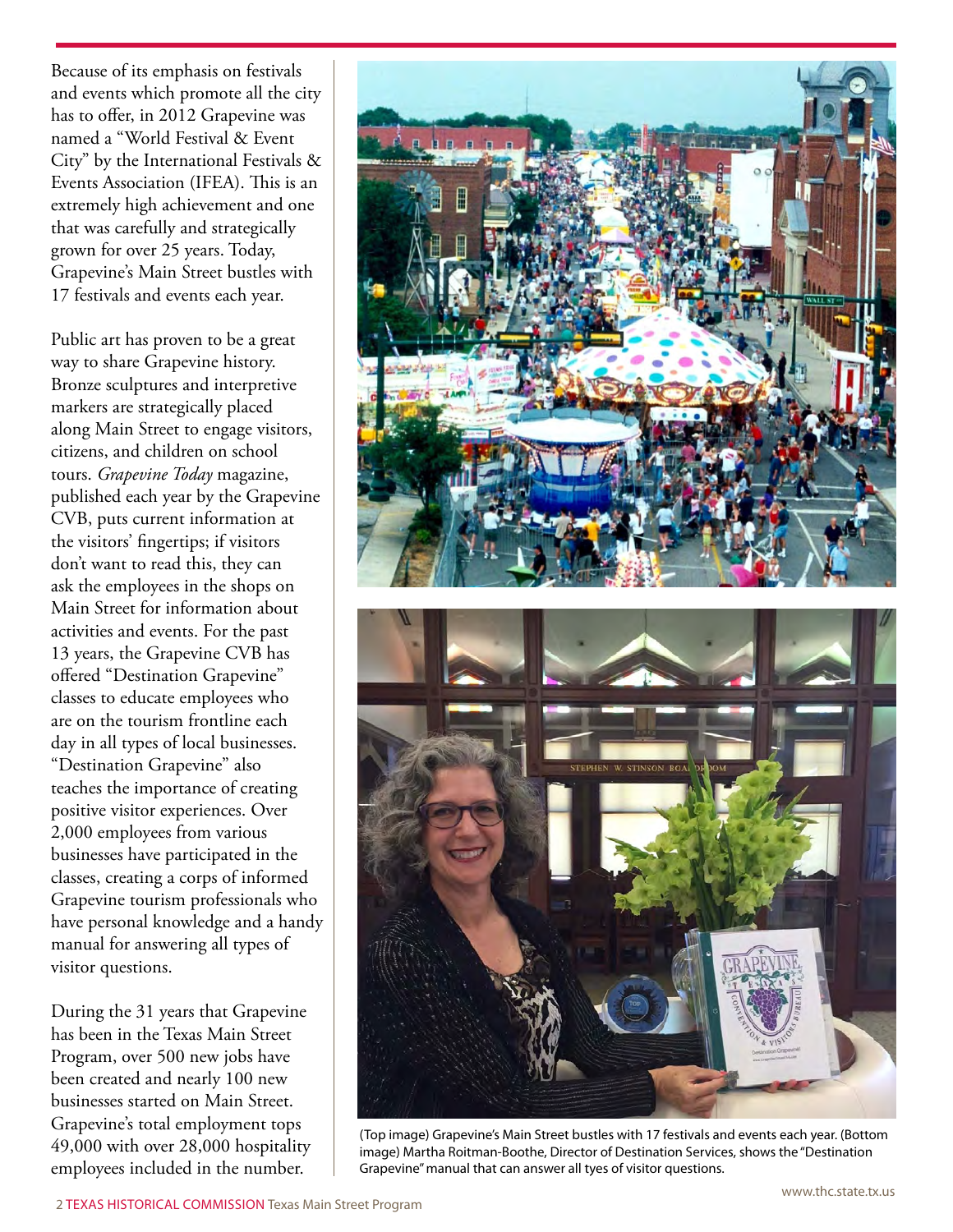Main Street's vacancy rate has also significantly improved since it joined the Texas Main Street Program in 1984.

*Grapevine embodies the word 'Texas' which means 'Friend,' and is perfect for the type of business I have–a community-type eatery. The community believes in and supports its downtown.—*Dan Weinberger, owner of Weinberger's Delicatessen

Investment in the historic downtown area is nearly equally divided between the public and private sector. Public investment includes the replica 1891 Wallis Hotel building reconstructed in 1991 for an office and now used for a winery; a new City Hall building constructed in 1997; the restored 1940 Palace Theatre completed in 2001; and a new

Convention & Visitors Bureau world headquarters building completed in 2012. Private investment includes three oneblock retail development areas; a 188-unit apartment and retail development; and the grand Bank of the West at the north end of Main Street.

Grapevine Main Street is a great place for visitors, residents, business owners, and employees. Banks, restaurants, shoe repair shop, auto repair business, doctors' offices, dentists, optometrists, printers, barber and beauty shops, and more can be found on Main Street. Everyone can conveniently handle a lot of "life" over their lunch hours in downtown Grapevine.

The Historic Downtown Grapevine Association (HDGA),



(Top left image) A new Convention & Visitors Bureau world headquarters building was completed in 2012. (Top right image) Messina's Shoe Repair is just one of the many businesses that can be found on Main Street. (Bottom left image) The Dallas/Fort Worth International Airport was constructed over 7,800 acres of farmland in the late 1960s. (Bottom right image) Grapevine's farmers market increases good healthy eating habits and supports the community atmosphere.

a non-profit organization with approximately 80 business members located and operating within the historic downtown area, has a mission to enhance and promote the historic downtown area for the benefit of its members; to be engaged with local leaders and groups to maintain Grapevine's quality of life; to help secure and protect downtown's heritage; and to ensure a healthy business environment. Monthly meetings inform merchants about upcoming festivals and events and large-group meetings being held in Grapevine's hotels.

A strong "walkability index" is positive for visitors and for those who live near Main Street. Grapevine's physical environment is pedestrian friendly because the town is located on one of Texas' designated prairies, the Grape Vine Prairie. Grapevine's generally flat terrain was one of the reasons for settlement in 1844 and for the construction of Dallas/Fort Worth International Airport in the late 1960s on over 7,800 acres of farmland inside the Grapevine city limits.

To add safety to walkability, the city of Grapevine has created pedestrian-friendly sidewalks in the Historic Township. A short walk to Main Street provides endless opportunities for exercise, visiting friends and neighbors, shopping, dining, enjoying entertainment, wine tasting, listening to music, attending church, going to the library, or to the REC (Recreation, Education, Community) center to workout, swim, take computer classes, and more. Access to the Grapevine Farmers Market, located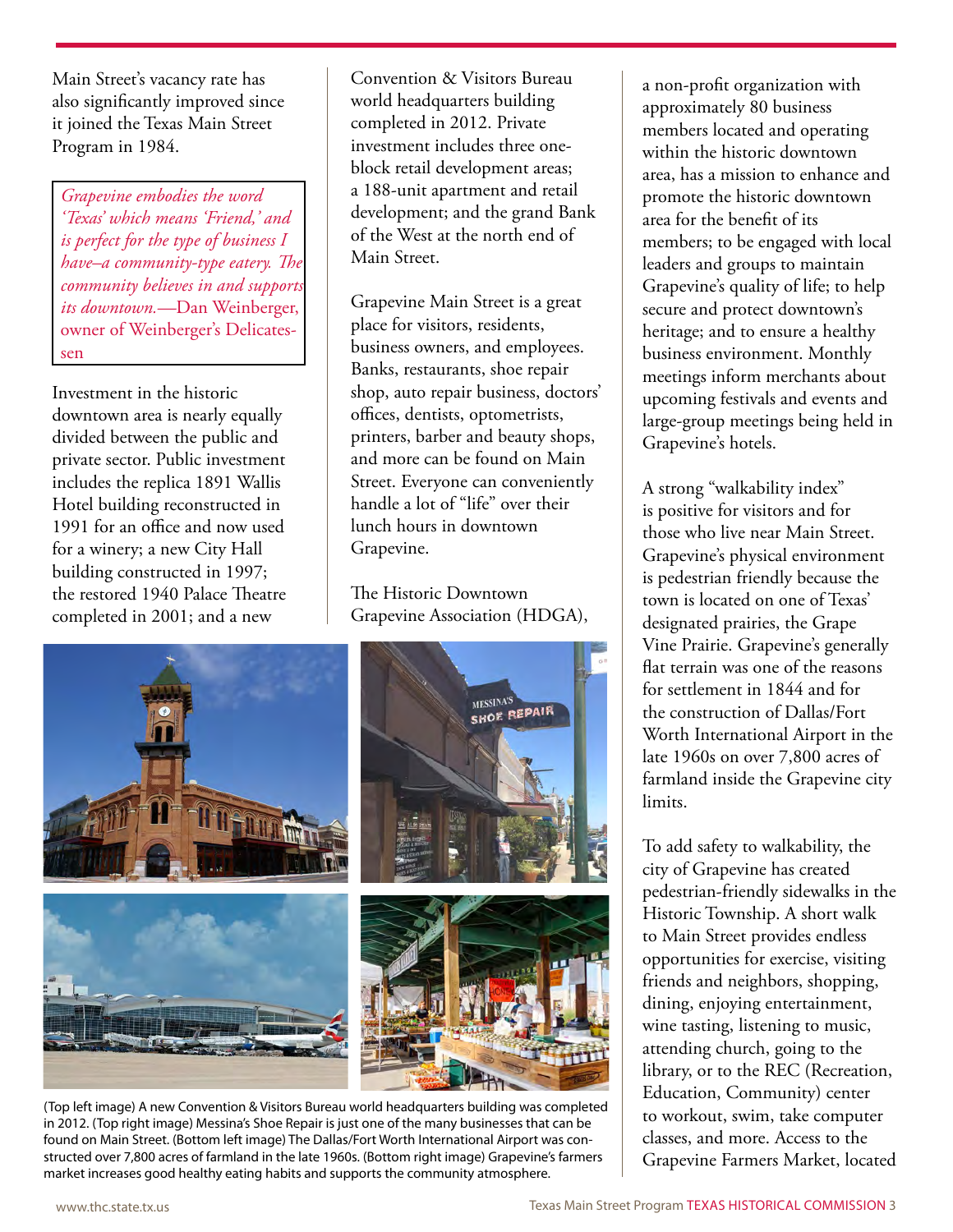

(Left image) Grapevine's Vintage Railroad, circa 1896, is the oldest operating steam engine in Texas. (Right image) Grapevine's Palace Arts Center showcases a lot of talent, and keeps the toes tapping.

behind the downtown Gazebo, increases healthy eating habits and supports Grapevine's cosmopolitan community atmosphere. Crosswalks on Main Street with sustainable LED flashing lights imbedded in the street as well as on overhead poles facilitates safe street crossings.

A future short walk to Main Street and the "soon-coming" new, historically-designed commuter rail depot will enhance convenience and also reduce automobile traffic and greenhouse emissions by providing rail service to Dallas, Fort Worth, D/ FW International Airport, and other Metroplex rail stations.

*From their historic Main Street with its unique shopping, wine tasting, and entertainment experiences, to their wonderful historical museums that showcase artifacts and depict what life was like in the 1800s, Grapevine is a community full of wonderful treasures waiting to be discovered.—*Traci Mayer, Executive Director of the Dallas/ Fort Worth Area Tourism Council

Main Street means fun! Whether you get your hands dirty learning an exciting craft such as glass blowing or blacksmithing, or lean more to the fine art of crafting your own bottle or case of wine, those options are available in downtown Grapevine. And for young explorers, enjoy a train ride adventure, art class, interactive museum exhibit, being temporarily locked up for a photo in Grapevine's historic 1909 calaboose (jail), or just a playful stroll up the street and back in time.

The Grapevine Vintage Railroad and its eclectic mix of engines including Puffy, the circa–1896 oldest operating steam engine in Texas—and a dozen beautifully restored train coaches, all blend perfectly into Grapevine's event schedule. The historic 1888 Cotton Belt Railroad Depot provides a unique beginning and ending point for each excursion adventure. From wine trains for adults, to Thomas the Tank Engine for the littlest travelers, there is special railroad fun on Grapevine's calendar of events for everyone.

Ten wineries on Main Street are sure to provide the perfect taste for the discriminating wine lover. Economical "Sip and Savor" wine passports, created by the Grapevine CVB, encourage Main Street strolling and wine tasting and can be used throughout the summer. Four Main Street museums and two galleries with rotating exhibits create an educational adventure for families, school groups, and visitors.

Main Street's nightlife keeps the toes tapping. Country music shows in the Palace Arts Center have been a Grapevine staple since 1975. Classic movies and performances by guest artists, such as the Texas Tenors, ensure sold-out houses in the vintage 1940 Palace Theatre. Restaurants such as Chill, Willhoite's, Tolbert's, and Farina's offer regularly scheduled live music in the evenings. Visit one or all of them—they are just a stroll apart. The Texas Star Dinner Theatre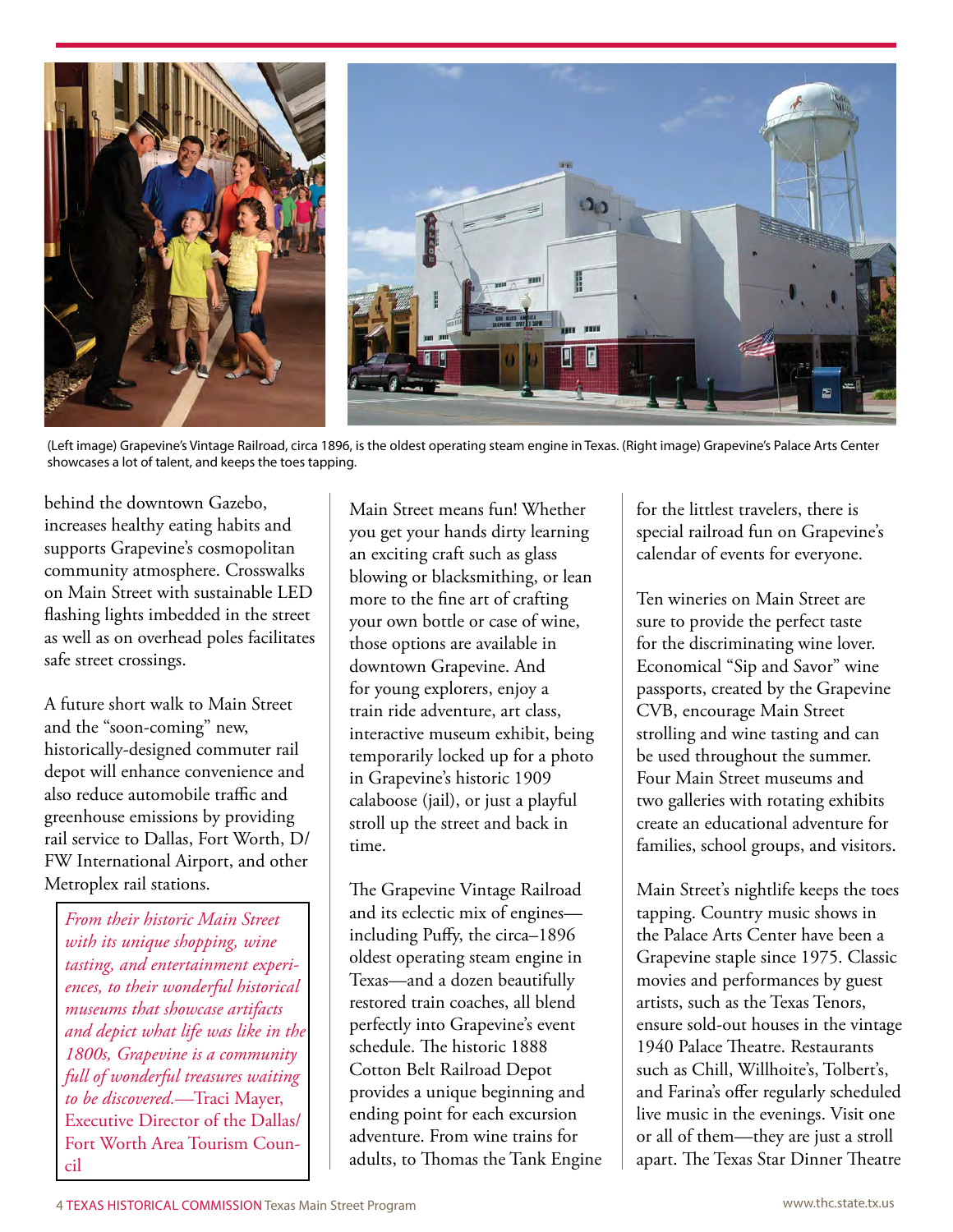at Main and Dallas roads offers yearround, interactive murder mystery performances that are more fun than the law allows.

*Grapevine's commitment to historic preservation is the underlying, strong and steady heartbeat of our Main Street and surrounding historic districts. It gives us our vibrant and very much alive downtown.—*Melva Stanfield, Vice Chair of the Grapevine Heritage Foundation, long-time volunteer, and financial supporter

Bedrock to all its success is a commitment to historic preservation. In Grapevine, if you live in the historic township or own a building on Main Street, you know your property is important and that the city is committed to preserving it. Design guidelines, Certificate of Appropriateness procedures, and the preservation ordinance are accessible

on the City of Grapevine website. Answers to questions are just a phone call or office visit away.

Grapevine's Main Street is a living example of adaptive reuse of historic buildings. Daniel's Place at the corner of Main and Dallas roads was formerly a cabinet shop. Today it is a lively entertainment corner with restaurants, dinner theater, and retail shops. Jess Daniel, charter board member of the Grapevine Heritage Foundation, led the "preservation way" in the late 1980s by demonstrating his personal preservation ethic and commitment to Grapevine. At the opposite end of Main Street is the historic Brock Farm, now Cross Timbers Winery. A registered Texas Historic Landmark, Cross Timbers Winery daily showcases its history, Texas products, hospitality, and sustainability.

*The Main Street Program got us organized in the sense that we started staying open late as a group and advertising collectively for the holidays. In 1986, we merchants pooled our money and built the Gazebo on Main Street as a place for outdoor entertainment. Grapevine has continued to get better in every way since then.—*Burl Gilliam, Main Street merchant, property owner and the first Chairman of the Grapevine Main Street Board (1984)

Pooling several thousand dollars to build the downtown Gazebo was significant in 1984. Those merchants, however, would never have dreamed that 31 years later, millions of dollars would be invested in their historic downtown and millions of visitors would come to Grapevine each year. Today, there are people on the street every day of the week, day and night.

The program's greatest advocate is the



(Top image) Daniel's Place is a good example of adaptive reuse in Grapevine. Originally a cabinet shop, it's now a lively entertainment corner. (Right image) Daniel's Place consists of restaurants, a dinner theater and retail shops.

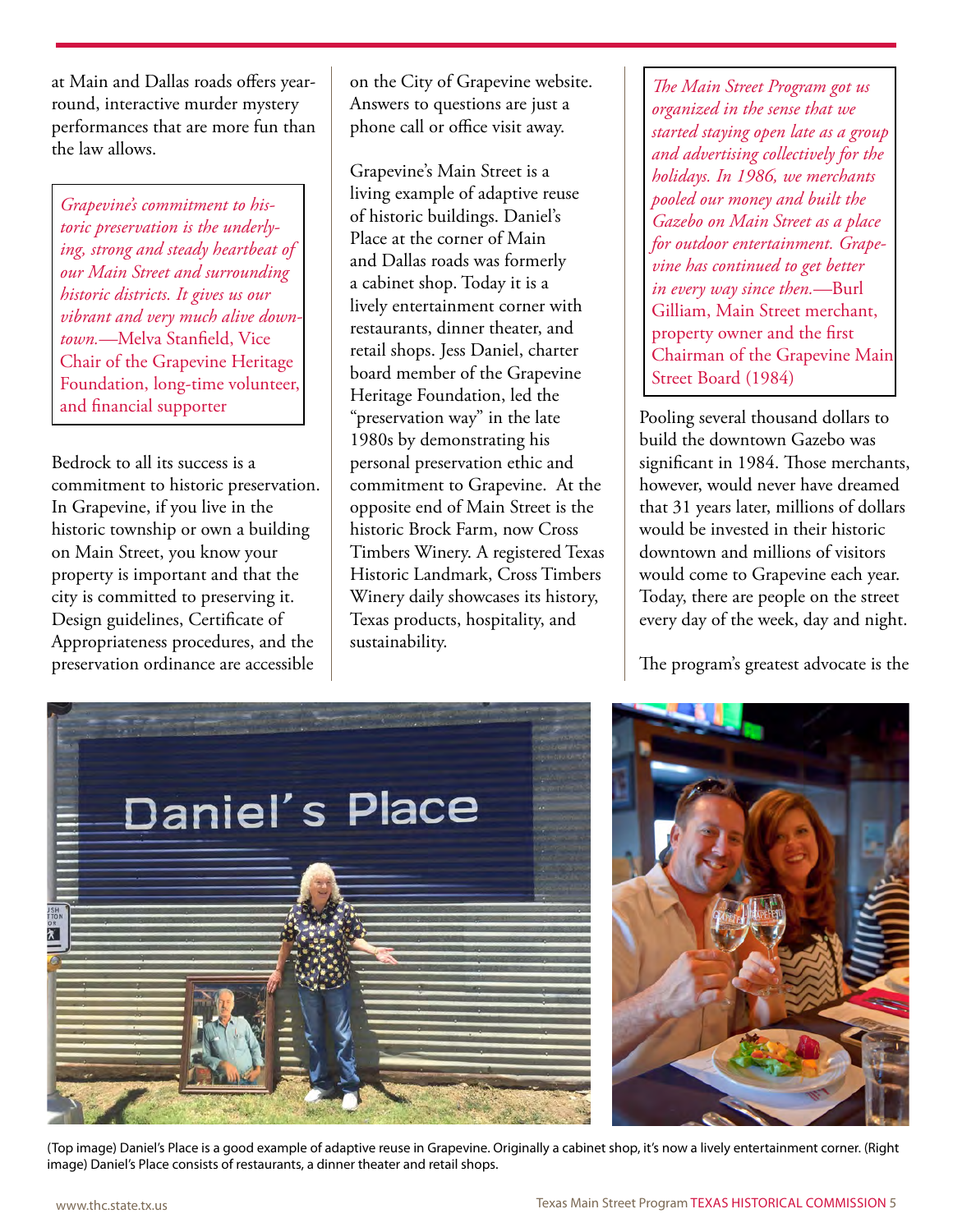Grapevine CVB, which employs the Main Street staff and whose executive director, Paul W. McCallum, sparks the visionary engine for the city. The Grapevine CVB provides print and electronic materials, destination services, and a dynamic festival program. Other Main Street program partners include the Grapevine Historical Society, Grapevine Chamber of Commerce, civic organizations, and individual volunteers.

Grapevine's Main Street board focuses key groups on a common goal—historic preservation and making Main Street work. Their leadership works hand-inhand with partners to facilitate building design, guide economic reinvestment, and "knock-yoursocks-off" promotional planning. It's not work if you love it—and Grapevine loves tourism and the Texas Main Street Program.

## **UNDERSTANDING VACANT COMMERCIAL PROPERTIES**

*Article written by Brian O'Connor, Economic Development Specialist, Texas Main Street Program/ Courthouse Square Initiative*

The Realtor's™ mantra of location, location, location, rings true as the single most determining factor of value for commercial real estate. A vacant commercial property in Buffalo, for instance, may remain abandoned for years, while a similar property in San Francisco may quickly attract an investor. In some areas, there may be little or



San Angelo vacant building. Commercial properties remain vacant for a variety of reasons.

no market demand for a commercial property in any condition, and in others, there may be demand, but not at levels sufficient to motivate developers to restore a vacant property. However, through a better understanding of local market conditions, gap financing tools and a strategic plan, it is possible to create a more favorable environment for downtown commercial development.

Commercial properties become vacant as people and businesses relocate, but they remain vacant for various reasons. Some vacant properties remain vacant as a result of court proceedings, estate settlements, or are passed on to new, uninterested, or incapable heirs. Often properties remain vacant because their market value is too low to justify the cost to make them habitable. Whatever the reason, the longer properties sit vacant, the more expensive they become to rehabilitate and the more they lower surrounding property values. Once decline starts, it can

spread steadily and reinforce itself. Therefore, municipalities should take it as an early warning sign when a property owner loses rentpaying tenants or avoids fixing up a deteriorating building. As the financial losses to maintain the property exceed the benefits, abandoning the property may appear to be the only reasonable alternative for the owner. It is at this time that local officials must ask themselves how they can make it less expensive and more expedient for owners to rehabilitate existing buildings.

Since the property owner is legally responsible for keeping the property to city code, contacting the owner should be a first step toward determining the owner's intentions and helping the owner place the property back into active reuse. However, many municipalities do not have the necessary systems in place to track vacant properties, so data collection and organization is a crucial initial step. Creating a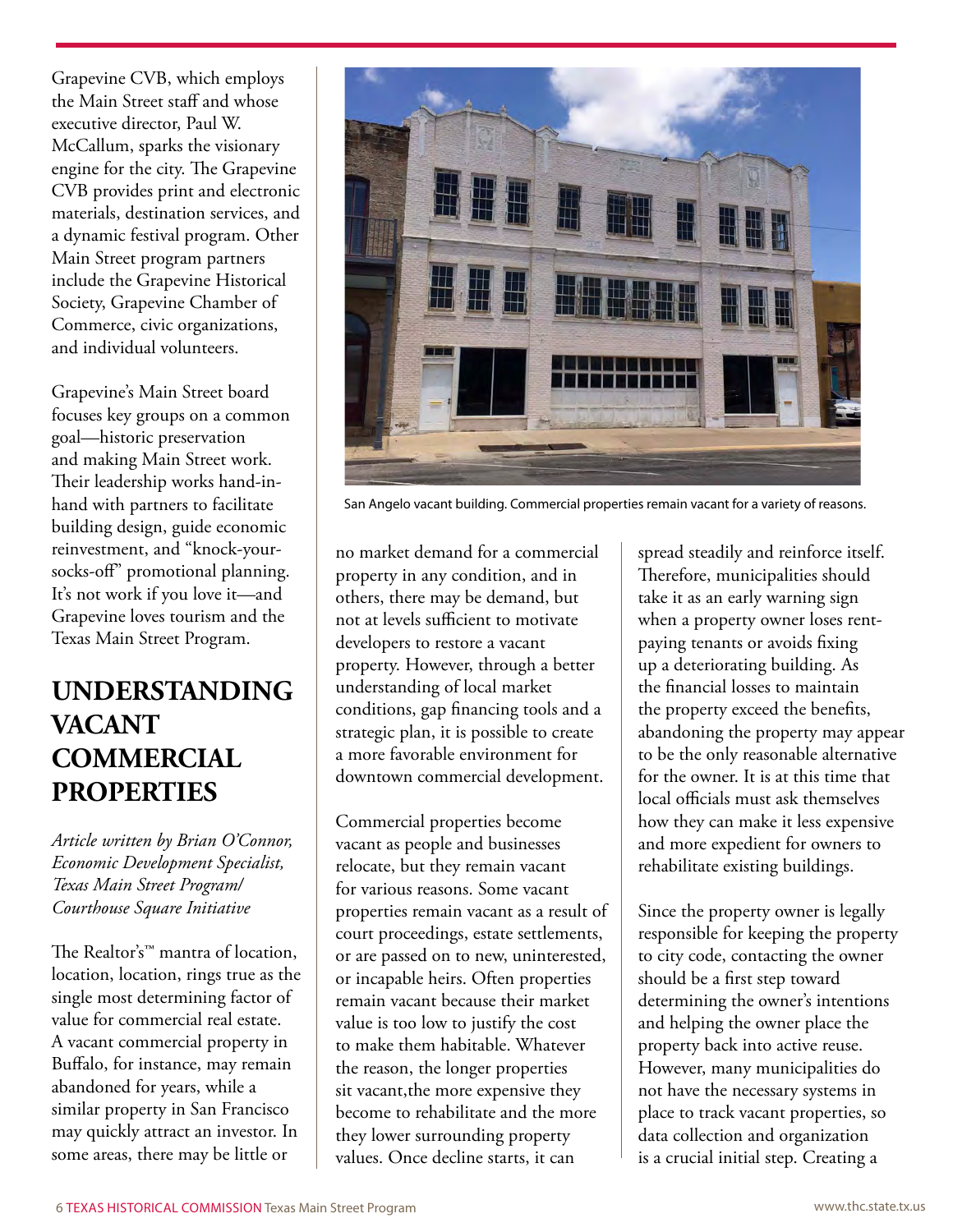centralized information depository on a property's ownership, location, condition, and type will be needed in order for the municipality to address conditions at the property.

However, property data without a strategy is insufficient to generate lasting change, which is why some municipalities have started commercial revitalization programs. The lead organization Main Street, Economic Development Corporation (EDC), Community Development Corporation (CDC), and city hall can coordinate stakeholders toward a common vision for a district using programming such as storefront improvements, real estate development, crime prevention, business support, business attraction, community festivals, marketing, and streetscape improvements.

These programs are essential as property owners often lack the knowledge to compare costs and potential returns from a property investment, how to rehabilitate a building, how to finance the rehabilitation, how to locate reliable contractors, or how to attract quality tenants. While incentivizing property owners to reuse vacant properties is typically the best option, it can be difficult, especially in weak market areas where the return on investment may not be immediately apparent. Although some owners may have a plan to reuse properties, many do not.

Fortunately, Main Street and EDC staff may provide the technical support and knowledge of public incentives to allow owners to see the full cost and market potential for their property. Matching information and resources with property owner needs can be an effective strategy for the rehabilitation of individual properties.

However, since the cost of redeveloping commercial properties can be prohibitively high, creative financing sources are necessary to encourage owner participation, especially in weaker markets. If possible, sources of capital must be made available from both the private and public sector, as the best opportunities for success will come from layering multiple sources of revenue from both sectors. Committing public funding sources to the redevelopment of vacant commercial property may improve access to conventional loan capital.

In weak markets, developers increasingly look to the public sector for incentives. The public sector has an array of economic tools to fill gaps in projects where the private sector considers it too risky to invest. Assisting property owners in accessing capital

is one of the best ways the public sector can support neighborhood stabilization in weak markets area.

Municipalities can utilize overlay districts to provide funding for vacant property redevelopment in targeted districts. Sources of public financing can lower the overall cost of redevelopment and keep historic commercial properties competitive with new construction. Local governments have several economic development tools at their disposal (tax increment financing, tax abatement, economic development corporations, and enterprise zones) to incentivize commercial property redevelopment and reuse.

Additionally, the local government can leverage an owner's resources by improving access to project equity



In Harlingen, a small incentive and the market potential helped bring a 40-year-old business downtown to fill a prominent corner that had been vacant several years. Armando's Tuxedos originally opened in the 1970s with stores in Brownsville and Weslaco. The Texas Main Street design staff helped the owners visualize options for the Harlingen building.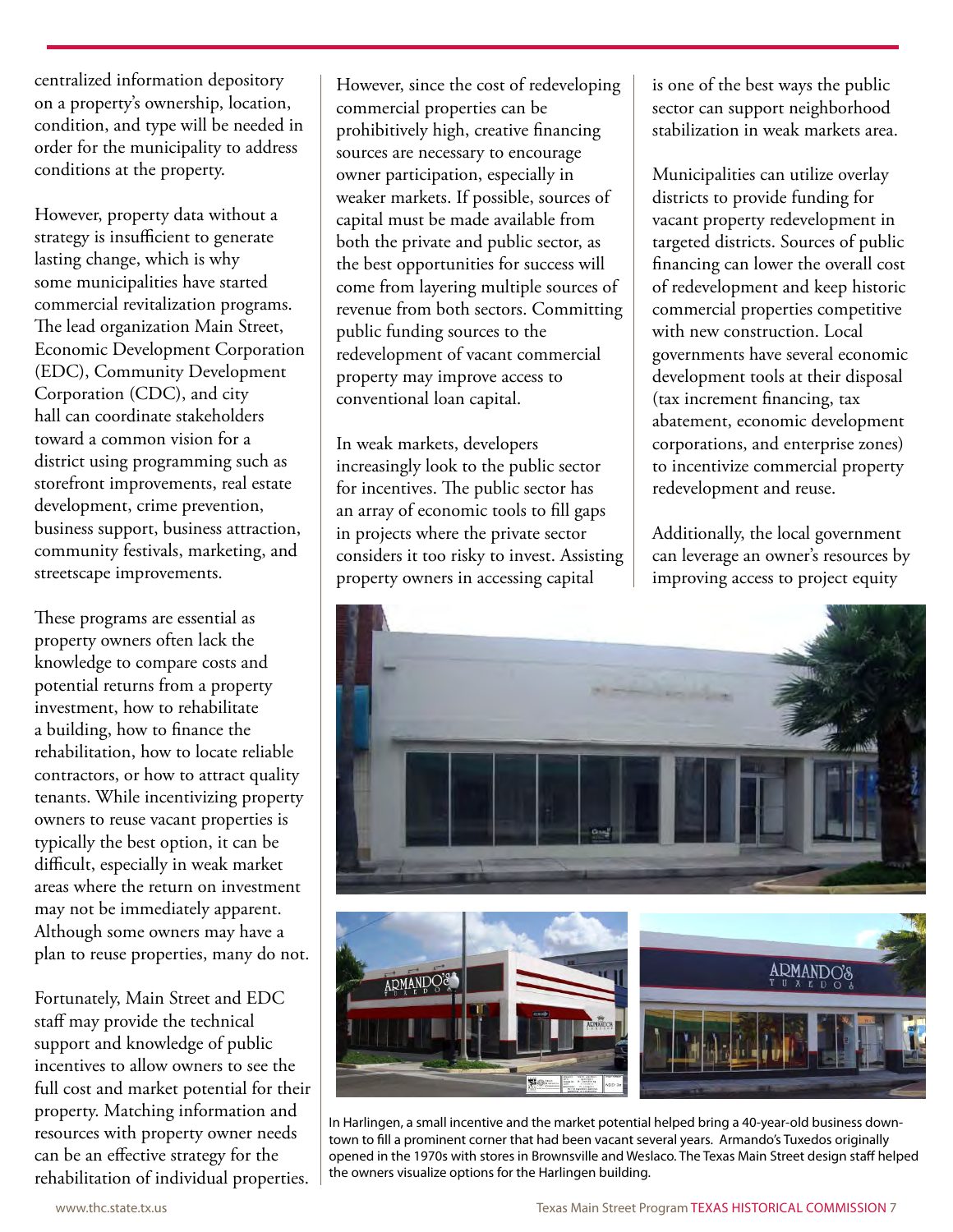through the use of federal and state tax credits for historic preservation, affordable housing, and for lowincome communities.

It is important to remember with the flip side of vacant properties: for that under the right circumstances, they can be used to advance the renewal of the neighborhoods to whose decline they contributed. When older structures outlive their uses, they can often be converted for new ones through the process of adaptive reuse. Adaptive reuse refers to adapting old structures for new purposes. Commercial buildings are best repurposed in ways that leverage the existing assets of the structure and its surrounding area.

However, choosing a reuse that matches a structure's location, size, and condition is not always easy. Therefore, Main Street or EDC staff should consider developing a property assessment checklist for review with the property owner to determine the property's reuse potential.

To complete the property assessment checklist (see top image on the right), Main Street staff should collaborate with local contractors, realtors, building officials, zoning administrators, and bankers to obtain an understanding of the building's potential amid market conditions. The information collected will allow staff to explore various redevelopment strategies for the property including:

- **Renovation**
- Adaptive reuse

|                | 1 Condition of the property                                                  |
|----------------|------------------------------------------------------------------------------|
|                | 2 Market demand for the reuse                                                |
| $\overline{3}$ | Archirectural or historical significance of the property and to the district |
|                | 4 Environmental contamination of property                                    |
|                | 5 Property ownership and title                                               |
| 6              | Costs of redevelopment                                                       |
| $\overline{7}$ | Capacity of entities involved                                                |
| 8              | Access to financial and technical resources                                  |
|                | 9 Short and long-term strategies for the area                                |

Property assessment checklist should be completed to obtain an understanding of the building's potential amid market conditions.

Conversion to mixed-use

Building on an existing network of community connections, local government can function as a strategic ally for vacant commercial property owners.

#### **Resources and Further Reading**

National Vacant Properties Campaign

[http://www.vacantproperties.org/](http://www.vacantproperties.org/index.html) [index.html](http://www.vacantproperties.org/index.html)

International City/County Management Association (ICMA)

[http://icma.org/main/topic.](http://icma.org/main/topic.asp?tpid=17&stid=93&hsid=1) [asp?tpid=17&stid=93&hsid=1](http://icma.org/main/topic.asp?tpid=17&stid=93&hsid=1)

# **SPECIAL VOLUNTEERS**

We continue to spotlight in each edition of Main Street Matters those volunteers whose contributions and dedication are so important to the success of local programs. If you would like to honor a special volunteer with a spotlight, please send a short narrative and image to [sarah.marshall@thc.state.tx.us](mailto:?subject=).

#### **Scott Sustek, San Angelo Main Street Program**

*Article written by Lucie Hofheins, Assistant Director, San Angelo Street Program*

Downtown San Angelo, Inc. (DSA) has been a designated Main Street Program for the past 10 years. Much of the success of the program is due to the many dedicated and hard-working volunteers who assist with a variety of activities.



One such volunteer is Scott Sustek. Sustek, a well-known and well established artist, has been commissioned to prepare his art works all over West Texas with many of his sculptures featured throughout the city of San Angelo. Scott is also a dedicated teacher at Cornerstone Christian School. In 2011 Sustek secured a working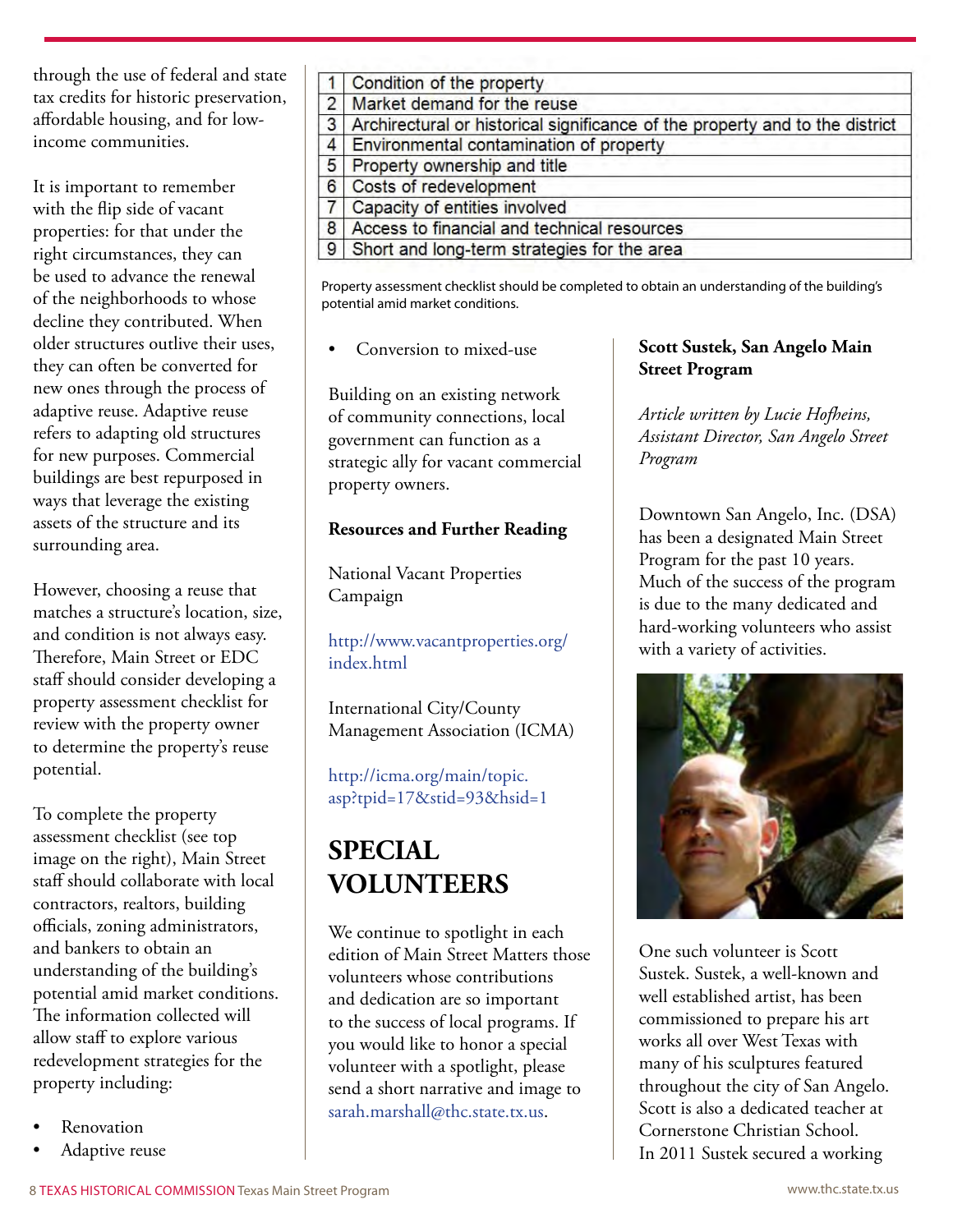studio in downtown San Angelo just two doors down from the DSA office at 24 West Concho Ave. DSA utilizes a portion of the space to house promotional materials including the fiberglass sheep, which have become a hallmark of downtown San Angelo. Sustek was hooked. Working closely with staff and DSA's Executive Committee, he has become an invaluable part of the team. His contributions are too vast to name, but the following are a few of the contributions Sustek has made:

- Organizing the "Miss Wool" fiberglass project contestants placed in beds of pick-up trucks on top of hay bales for the annual Miss Wool Parade.
- Assisting with stage set-up and break-down for special events which include the "Wooly Bully Mutton Bustin' Festival."
- Hosting students in his downtown studio for a variety of art classes using a number of mediums.
- Leading a group charged with design and creation of DSA parade float.
- • Assisting the Summer For Kids "Paintbrush Alley" project, which allows youngsters to interpret their thoughts about water and other environmental issues in a public exhibit.
- Designing and painting a number of the Sheep Art Projects, and also repairing those sheep which have suffered damaged and are in need of special care.

Even the littlest requests are met with a positive response from Susek. There was the time he

repaired a severely clogged paper shredder, did minor touch-up of one of the Historic Murals of San Angelo, and handled grounds keeping before a special event.

Sustek sculpted "Working Cowboy" in a downtown Concho Avenue studio space provided by Ken and Brenda Gunter over nine months. It took a little more than a year for a foundry to cast it in bronze. Scott said "Working Cowboy's" wave—a sweeping motion—both welcomes people coming into San Angelo from the north and wishes motorists headed north goodbye.

Sustek's no stranger to San Angelo art lovers. His other public art here includes a statue of an owl that's next to the Stephens Central Library and the sculpture of an airplane on Knickerbocker Road at the entrance to the San Angelo Regional Airport.

## **Main Street EVENTS**

Nov. 28th is Small Business Saturday. To celebrate in your downtown, see these sites for more details: [Small Business Saturday,](https://www.americanexpress.com/us/small-business/shop-small/) and [SBA,](https://www.sba.gov/about-sba/sba-initiatives/small-business-saturday) and [Main Street Small](http://www.preservationnation.org/main-street/main-street-news/story-of-the-week/2015/a-roadmap-to-small-business.html#.Vi5g2berRpg)  [Business Saturday Roadmap](http://www.preservationnation.org/main-street/main-street-news/story-of-the-week/2015/a-roadmap-to-small-business.html#.Vi5g2berRpg).

## **GEORGETOWN**

**3rd Annual Ladies Nite Out— Paint the Town Red Thursday, November 19, 2015 5–9 p.m.**

Show your love of the Georgetown

Square in your favorite LRD (little red dress) for a festive night and fun with girlfriends. See [website](https://mainstreet.georgetown.org/play/lno-info/) for more information.

#### **Shop Small Spree on Small Business Saturday, November 28, 2015 10 a.m.–1 p.m.**

Tap into your inner pirate and participate in a "Shop Small" Treasure Hunt by visiting at least six downtown small businesses that will be showcased. See [website](https://mainstreet.georgetown.org/play/lno-info/) for more information.

### **GLADEWATER**

#### **Holiday Open House Saturday, November 14, 2015 5–8 p.m.**

Come kick off the Christmas season with our Holiday Open House. Enjoy strolling through the shops and sampling some of East Texas favorite foods with a steaming cup of hot chocolate.

#### **Small Business Saturday Saturday, November 28, 2015 10 a.m.–5 p.m.**

Remember to Shop Gladewater this Small Business Saturday. Visit your favorite downtown stores for amazing deals this holiday weekend.

## **HILLSBORO**

**Outdoor Movie Night "Mr. Smith Goes to Washington" Saturday, November 14, 2015 7:30 p.m.**

Shown on the back wall of A Tiskit A Taskit on E. Elm Street. Bring out a blanket or a chair and enjoy

www.thc.state.tx.us **Texas Main Street Program TEXAS HISTORICAL COMMISSION** 9